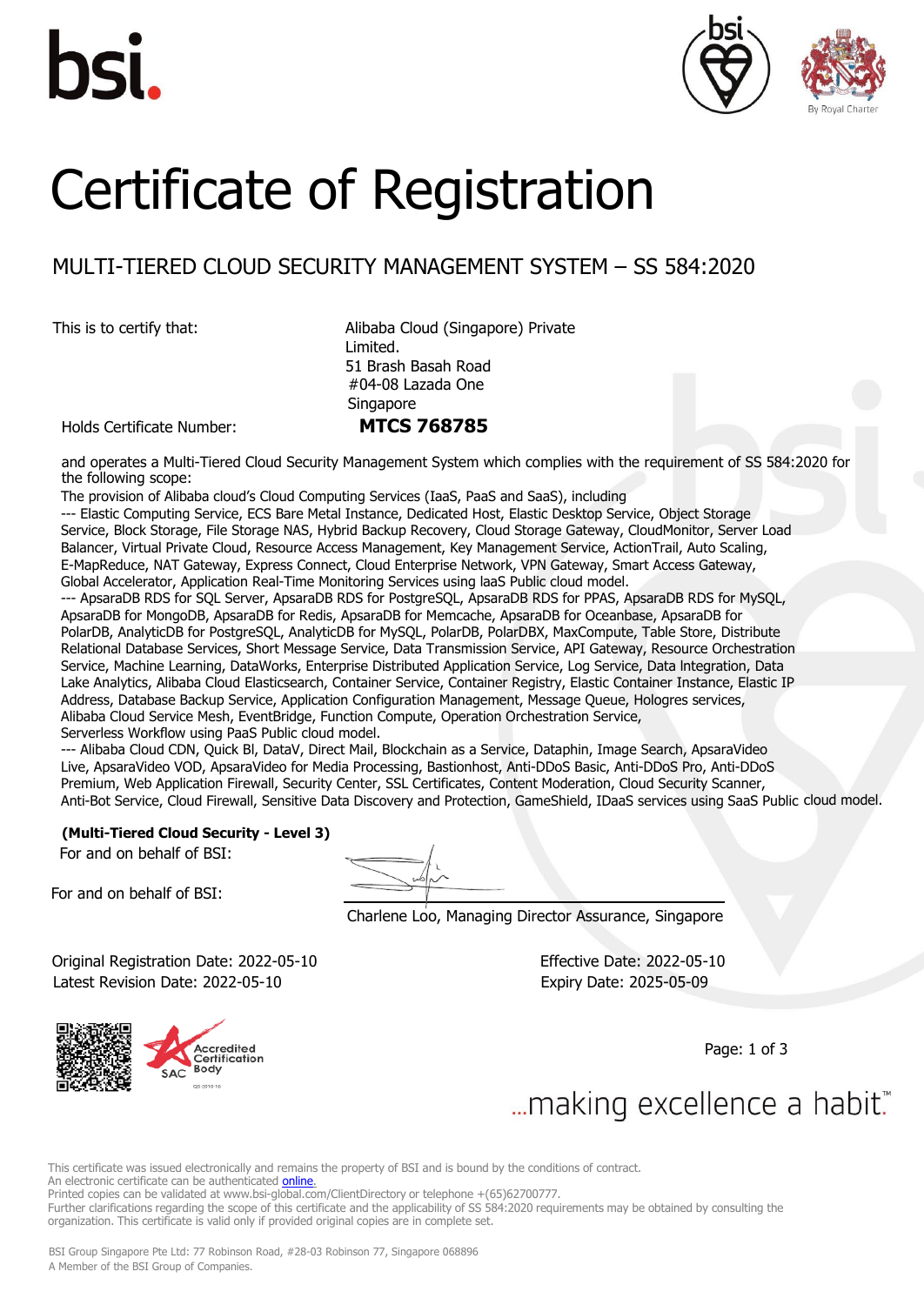# **MTCS 768785**

Alibaba Cloud (Singapore) Private Limited. 51 Bras Basah Road #04-08 Lazada One Singapore 189554

### Location **Registered Activities**

The provision of Alibaba cloud's Cloud Computing Services (IaaS, PaaS and SaaS), including --- Elastic Computing Service, ECS Bare Metal Instance, Dedicated Host, Elastic Desktop Service, Object Storage Service, Block Storage, File Storage NAS, Hybrid Backup Recovery, Cloud Storage Gateway, CloudMonitor, Server Load Balancer, Virtual Private Cloud, Resource Access Management, Key Management Service, ActionTrail, Auto Scaling, E-MapReduce, NAT Gateway, Express Connect, Cloud Enterprise Network, VPN Gateway, Smart Access Gateway, Global Accelerator, Application Real-Time Monitoring Services using laaS Public cloud model. --- ApsaraDB RDS for SQL Server, ApsaraDB RDS for PostgreSQL, ApsaraDB RDS for PPAS, ApsaraDB RDS for MySQL, ApsaraDB for MongoDB, ApsaraDB for Redis, ApsaraDB for Memcache, ApsaraDB for Oceanbase, ApsaraDB for PolarDB, AnalyticDB for PostgreSQL, AnalyticDB for MySQL, PolarDB, PolarDB-X, MaxCompute, Table Store, Distribute Relational Database Services, Short Message Service, Data Transmission Service, API Gateway, Resource Orchestration Service, Machine Learning, DataWorks, Enterprise Distributed Application Service, Log Service, Data lntegration, Data Lake Analytics, Alibaba Cloud Elasticsearch, Container Service, Container Registry, Elastic Container Instance, Elastic IP Address, Database Backup Service, Application Configuration Management, Message Queue, Hologres services, Alibaba Cloud Service Mesh, EventBridge, Function Compute, Operation Orchestration Service, Serverless Workflow using PaaS Public cloud model. --- Alibaba Cloud CDN, Quick Bl, DataV, Direct Mail, Blockchain as a Service, Dataphin, Image Search, ApsaraVideo Live, ApsaraVideo VOD, ApsaraVideo for Media Processing, Bastionhost, Anti-DDoS Basic, Anti-DDoS Pro, Anti-DDoS Premium, Web Application Firewall, Security Center, SSL Certificates, Content Moderation, Cloud Security Scanner, Anti-Bot Service, Cloud Firewall, Sensitive Data Discovery and Protection, GameShield, IDaaS services using SaaS Public cloud model. (Multi-Tiered Cloud Security - Level 3)

# Original Registration Date: 2022-05-10 Effective Date: 2022-05-10 Latest Revision Date: 2022-05-10 Expiry Date: 2025-05-09

This certificate was issued electronically and remains the property of BSI and is bound by the conditions of contract. An electronic certificate can be authenticated **online**.

Page: 2 of 3

Printed copies can be validated at [www.bsi-global.com/ClientDirectory](http://www.bsi-global.com/ClientDirectory) or telephone +(65)62700777. Further clarifications regarding the scope of this certificate and the applicability of SS 584:2020 requirements may be obtained by consulting the organization. This certificate is valid only if provided original copies are in complete set.

 BSI Group Singapore Pte Ltd: 77 Robinson Road, #28-03 Robinson 77, Singapore 068896 A Member of the BSI Group of Companies.